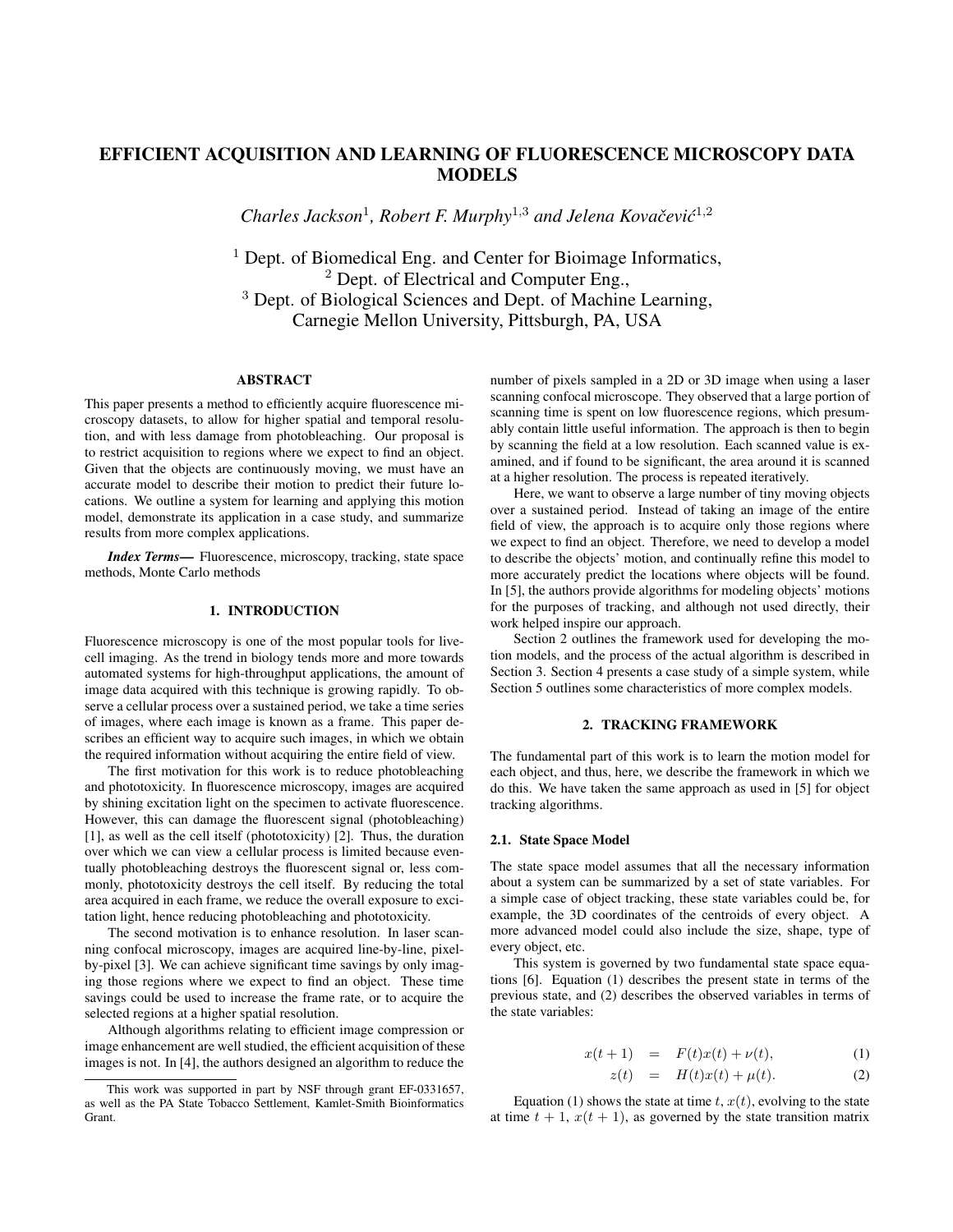$F(t)$ . The equation implicitly assumes a linear system, although a more general form can be used for nonlinear systems. The state noise  $\nu(t)$  reflects that the model will not perfectly predict the state transitions.

Equation (2) maps the state variables  $x(t)$  to the measurement variables  $z(t)$ .  $H(t)$  is the observation matrix (if  $H(t)$  were a diagonal matrix then the system would be fully observable), and  $\mu(t)$  is the measurement noise. This paper assumes perfect measurement.

#### 2.2. Application to Motion Modeling

Our method of modeling the objects' motion follows that of [6], as described in this section. Learning the motion model of an object is equivalent to learning  $F(t)$  and the properties of  $\nu(t)$  for the object. Because we assume stationary object dynamics,  $F(t)$  can be represented simply as  $F$ , and the state noise has a constant covariance  $Q$ . Every object in the specimen potentially moves under a different motion model. Therefore, we have state transition matrices  $F_1, ..., F_m$ and covariances  $Q_1, ..., Q_m$  for the m objects of interest. Learning the motion models equates to learning these matrices.

Two restrictions are imposed on the model. The first is that covariance matrices are diagonal (making each dimension independent). The second is that  $F$  is restricted to one of the three motion models from [5] to cover most motions observed in practice. These three models are a random walk,  $F_{RW}$ , a first-order linear extrapolation,  $F_{FLE}$ , and a second-order linear extrapolation,  $F_{SLE}$ , and require knowledge of the object's position in up to three successive frames. Therefore, in 2D, we define the state vector as:

$$
x(t) = \begin{bmatrix} x_t & y_t & x_{t-1} & y_{t-1} & x_{t-2} & y_{t-2} \end{bmatrix}^\top,
$$

where  $(x_t, y_t)$  represent the 2D coordinates of the object at time t. The state transition matrices for each motion model are:

$$
F_{RW} = \begin{bmatrix} 1 & 0 & 0 & 0 & 0 & 0 \\ 0 & 1 & 0 & 0 & 0 & 0 \\ 1 & 0 & 0 & 0 & 0 & 0 \\ 0 & 1 & 0 & 0 & 0 & 0 \\ 0 & 0 & 1 & 0 & 0 & 0 \\ 0 & 0 & 0 & 1 & 0 & 0 \end{bmatrix},
$$

$$
F_{FLE} = \begin{bmatrix} 2 & 0 & -1 & 0 & 0 & 0 \\ 0 & 2 & 0 & -1 & 0 & 0 \\ 1 & 0 & 0 & 0 & 0 & 0 \\ 0 & 1 & 0 & 0 & 0 & 0 \\ 0 & 0 & 1 & 0 & 0 & 0 \\ 0 & 0 & 0 & 1 & 0 & 0 \end{bmatrix},
$$

$$
F_{SLE} = \begin{bmatrix} 3 & 0 & -3 & 0 & 1 & 0 \\ 0 & 3 & 0 & -3 & 0 & 1 \\ 1 & 0 & 0 & 0 & 0 & 0 \\ 0 & 1 & 0 & 0 & 0 & 0 \\ 0 & 0 & 1 & 0 & 0 & 0 \\ 0 & 0 & 0 & 1 & 0 & 0 \end{bmatrix}.
$$

The first two rows of these matrices compute the object coordinates for the next time frame. For example, if using the FLE model:

$$
x_{t+1} = 2x_t - x_{t-1} + N(0, \sigma_x), \tag{3}
$$

$$
y_{t+1} = 2y_t - y_{t-1} + N(0, \sigma_y). \tag{4}
$$

The third row shows that  $x_t$  in the current state becomes  $x_{t-1}$  in the subsequent state, and so forth.

## 3. ALGORITHM OUTLINE

Problem statement. Our goal here is to learn the motion model for each object. The input to the system is the time series of images (frames), and the set of possible motion models that could describe the objects. For each of these motion models, and for each object, the system outputs the relative likelihood that a given motion model describes a given object. As our knowledge of each object's motion becomes more refined, the efficiency of acquisition improves.

Assumptions. We assume that objects are perfectly detected provided that the appropriate region is acquired. This is in contrast to [6], which considers the possibility that an object goes undetected due to background noise, or, alternatively, that background clutter is falsely detected as an object. These considerations will be taken into account in future work.

A second assumption is that each object of interest occupies a single pixel, thus avoiding size and shape considerations. Future algorithms will model the possibly deformable sizes and shapes of objects along with their motion.

Finally, although our system does allow for nonstationary object dynamics, all experiments so far assume that these dynamics are stationary. That is, we assume that the motion models are not changing over time.

Algorithm. The system does not make hard decisions about which motion model an object is operating under, but instead associates a probability with each possible model. We begin by assigning initial probabilites to each model. For example, we could assume that the three models  $F_{RW}$ ,  $F_{FLE}$ ,  $F_{SLE}$ , are all equally likely. The covariance of the state noise is also a model parameter. We could initially assume that the possible values of the variance (either in the x-direction or the y-direction) are all equally likely, with some upper bound (such as the diameter of the cell). The algorithm then refines these probabilities as it cycles through the following steps (a pseudo code is given in Algorithm 1):

- 1. Predict distribution of objects: Based on our current beliefs about the motion model, we calculate the likelihood of finding each object in any given pixel in the subsequent frame.
- 2. Acquire pixels according to some policy: For example, we may choose to acquire the smallest number of pixels that give a 95% probability of capturing each object.
- 3. Having acquired these pixels, we observe where each object was actually located (or whether an object was not located in any of the acquired pixels). This information is used to update the motion models.
- 4. If we allow for nonstationary object dynamics then we must now update our belief about the motion models to reflect that they may have changed.

# 4. CASE STUDY

We now explain these steps in more detail with a simple case study. We assume that we are only acquiring a single object, and that the motion is known in advance to be the random walk model. Hence, the only unknown variable is the covariance. For the sake of clear diagrams, we will further assume that the object moves only in one dimension, meaning that the covariance consists of a single variable.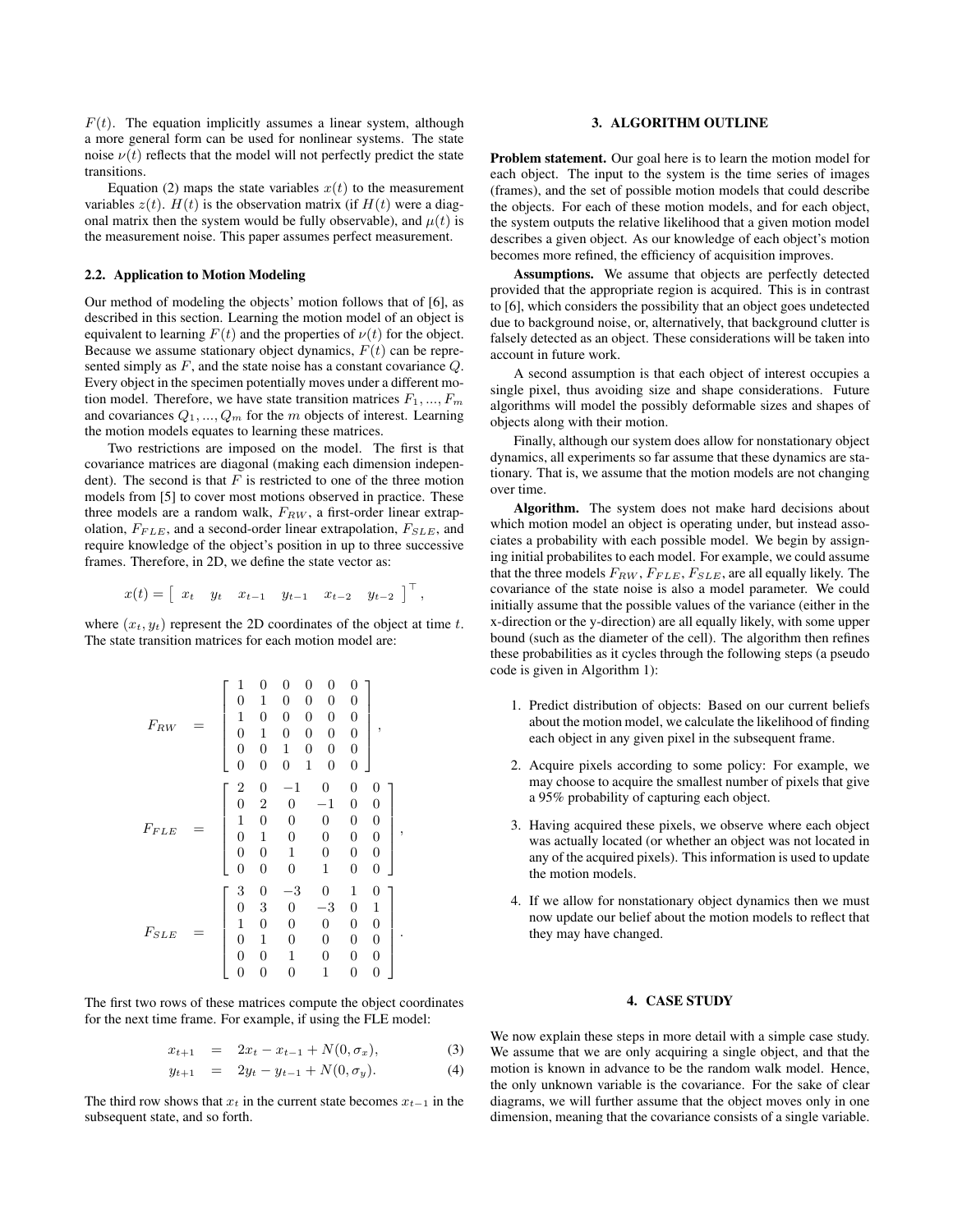**Algorithm 1** Input: M, the set of all possible motion models,  $I_{1-N}$ , a set of N frames,  $f_{x_1}(x)$ , the distribution of the object's location in the first frame. Output:  $f<sub>M</sub>(m)$ , the probability that the object follows motion model  $m$ .

initialize  $f<sub>M</sub>(m)$ , the prior likelihood of each motion model for  $t = 1$  to N do compute  $f_{x_{t+1}}(x|m)$  for all  $m \in M$  $f_{x_{t+1}}(x) = \int_M f_{x_{t+1}}(x|m) f_M(m) dm$ choose smallest set of pixels D s.t.  $\int_D f_{x_{t+1}}(x)dx = 0.95$ acquire pixels in  $D$  in  $I_{t+1}$ if object found then  $f_{x_{t+1}}(x) = 1$  at object location, 0 elsewhere else  $f_{x_{t+1}}(x) = 0$  for all  $x \in D$ end if  $f_M(m) = Pr(x_{t+1}|m) f_M(m)$  for all  $m \in M$ end for return  $f_M(m)$ 

#### 4.1. Initial Conditions

We assume the initial position of the object is known. As stated above, the only unknown variable is the variance of the object's motion, or, equivalently, the standard deviation  $\sigma$ . Our initial assumption is that this standard deviation lies between 0 and 10 with equal probability. The true  $\sigma$  (initially unknown by our system) is set to 1.

## 4.2. Prediction of the Distribution of the Object

Because the object follows a random walk, its expected location in the subsequent frame is the same as in the current frame, but it is still subject to the Gaussian state noise from (1). The problem is that the system does not know the standard deviation of this Gaussian, which would be required to compute the distribution of the object's expected location. However, the system does maintain the probability of any given standard deviation being the true standard deviation. Equation (5) shows how we compute the distribution of the object's position,  $f_x(x)$ , when the standard deviation  $\sigma$  is only known as a probability distribution  $f_{\sigma}(\sigma)$ .  $f_{x}(x|\sigma)$  refers to the expected object distribution when  $\sigma$  is known, and is thus simply a Gaussian of mean 0 and standard deviation  $\sigma$ ;

$$
f_x(x) = \int_{\sigma} f_x(x|\sigma) f_{\sigma}(\sigma) d\sigma.
$$
 (5)

Figure 1 shows (a) an example of our intial prediction of the standard deviation (equal likelihood everywhere up to 10), (b) the object's expected distribution given this initial prediction as computed by (5), and (c) the object's expected distribution if we knew the true standard deviation of 1.

Figure 2 shows the first four iterations of the algorithm. We see that as the knowledge of  $\sigma$  becomes more precise, the distribution of the object's expected location also becomes more precise.

The assumption thus far is that the object's original position is known. However, sometimes we fail to acquire the object in one frame, but must still predict its location in the next frame. Figure 3 shows an example where the object's current location is only known probabilistically, and the subsequent object distribution is the convolution of this current distribution and the random walk function.



(b) Expected object distribution when standard deviation is unknown.



(c) Expected object distribution if standard deviation is known to be 1.

Fig. 1. The effect of our knowledge of the object standard deviation on the expected object distribution.

#### 4.3. Acquisition of Pixels According to Policy

Suppose that our aim is to capture the object in each frame with 95% probability. Thus we select the pixels with the highest probability of containing the object, selecting just enough so that the cumulative probability of acquring the object is 95%.

#### 4.4. Update of the Motion Model

On the basis of this acquisition, we now update our estimate of  $\sigma$  as follows:

$$
f_{new}(\sigma) = \frac{\Pr(d \in D | \sigma) f_{old}(\sigma)}{\Pr(d \in D)}.
$$

In this equation,  $D$  refers to the displacement of the object between the two frames. If the object was acquired in both frames then  $D$ is a single number representing the actual measured displacement of the object. However, if the object was not acquired, then the actual displacement of the object is unknown and thus  $D$  is the set of all possible values of displacement.